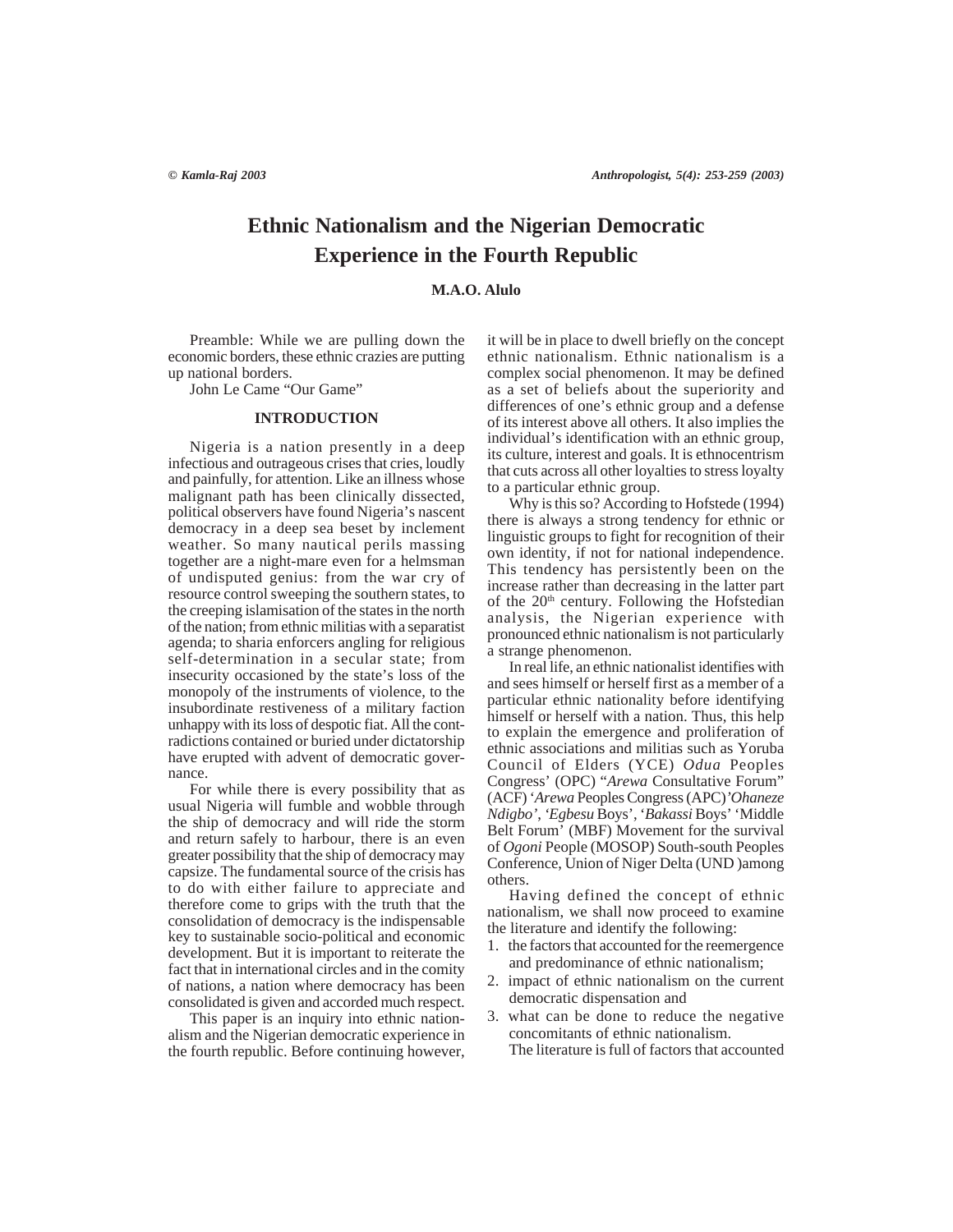for the rise of ethnic nationalism in Nigeria right from independence till now. The first factor is the legacy of colonialism. According to Dare (1986) Aluko (1998) Ake (2000) among others, the problem of ethnic nationalism in Nigeria came with the advent of colonialism. This happened when disparate, autonomous, heterogeneous and sub- national groups were merged together to form a nation. Again, the colonialists created structural imbalances within the nation in terms of socio-economic projects, social development and establishment of administrative centres. This imbalance deepened the antipathies between the various ethnic nationalities in Nigeria (Nnoli, 1980; Young, 1993 and Aluko, 1998). Events that have followed since the first republic up till now have been overplayed significantly by political actors. These political actors tend to emphasize our diversity and those things that separate us rather than emphasizing things that unite us.

Stavenhagen (1994) argued that ethnic nationalism is common in all plural societies and came up with two schools of thoughts on the meaning and nature of ethnic nationalism. These two schools of thought are –the primordialists and instrumentalists. Primordialists may be defined as those who hold that 'members of the same ethnic group have a common primordial bond that determines their personal identity and turns the group into a natural community of a type that is older than the modern nation or modern class systems' Instrumentalists, on the other hand, are those who see ethnic identity as a means for people, especially leaders, to pursue their own purpose such as 'forming' mobilizing and manipulating groups for political ends' It is however sad to observe that the Nigerian political sector is dominated largely by people who belong to both schools of thought; most especially the primordial group.

In Lijiphart's (1984) opinion, all multi-ethnic nations are, 'profoundly divided along religious, ideological, linguistic, cultural, ethnic or racial lies. He also believes they are, 'virtually made up of separate sub-societies each with its own political party, it own interest group and its own means of communication. In these societies, 'flexibility necessary for a popular democracy would be lacking. Under these conditions majority rule would be not only undemocratic, but also dangerous, because the minorities who are constantly denied access to power would feel

excluded; and would stop showing allegiance to the government (Lijiphart, 1984: 22-23).

Again, Ekeh (1975) in famous theory of two publics sufficiently explained why a typical African nation usually have problems of attracting the loyalty, commitment and patriotism of its citizens. According to Ekeh, the historical root of the crisis in Africa lies in the fact that the present (nation) state in Africa evolved not from within the society as was the case in most parts of Western Europe, but from outside, as an imposition of the colonial authorities. The process of establishing this alien structure on largely artificial political formations which brought together formerly separate sub-nationalities led to the development of the public realm as two publics rather than one in addition to the private realm which was coterminous with the society.

First was the civic public which was basically the government and consisted of modern institutions such as the – military, bureaucracy, courts, political parties and the likes – all of which were imported wholesomely from the West. Second, there was the primordial public which, as an emergent social formation because it evolved out of the dynamics of the colonial process grew up to satisfy some of the personal and group demands that could not be met by both the colonial and postcolonial government. This public is what Joseph (1987) think is best described in communal terms as ethnic nationalism and the origin of prebendal politics in Nigeria. Simply put, prebendalism has been described as the process of using government positions to pursue personal and parochial or group interests.

In the civil public in Nigeria, it is perfectly in order and the norm to exploit one's position in the public realm to pursue private, parochial or sub national interests. The real problem is that the same sets of individuals operate in the two publics being altruistic in one and very instrumental in the other. This duality, which has subsisted since colonial times, helps to explain the problems of ethnic nationalism, corruption and of course political instability in Nigeria.

The problem of having a universally acceptable revenue allocation formular has been on in Nigeria for long. According to Nnoli (1980) there are 'ethnic watchers' who monitor what each ethnic group gets from the federation account. When they think that what their ethnic group is getting is not favourable they are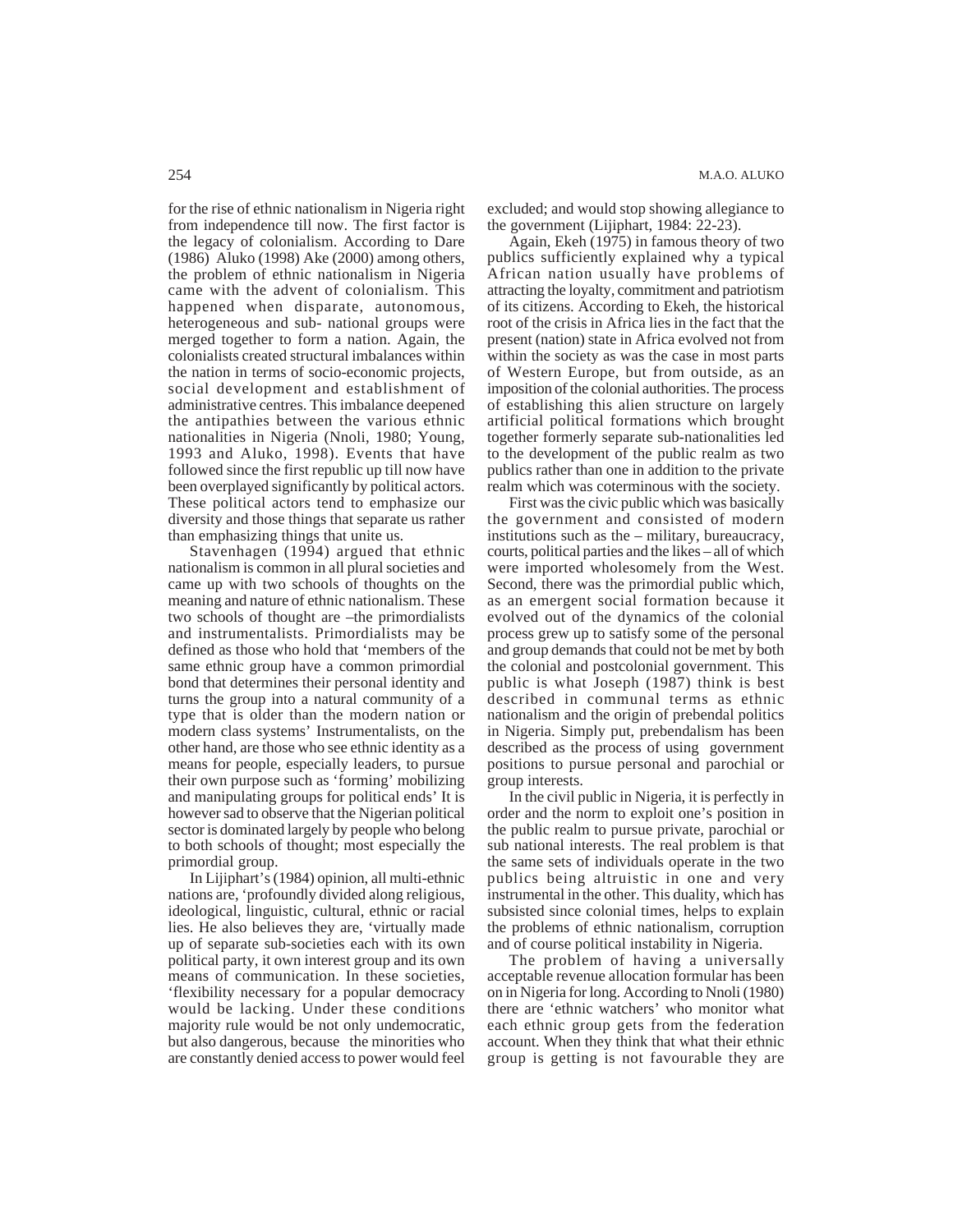expected to raise 'ethnic alarm'. Even in the ongoing democracy, the experience has also been very volatile with the derivation formular put in place. The already volatile situation was aggravated by the supreme court judgment which settled the on-shore-off-shore dichotomy in favour of the central government. The crisis now has taken on some ethnic colourations. The oil producing states from the south wants a political solution to the crisis but the states from the Northern part wants the *status quo* to remain. It is our opinion that Nigeria has reached a stage whereby natural resources should be owned and controlled without any recourse to ethnic, political or religious inclination. However, this is not to be and it is indeed sad.

In his seminal book, *The Strategy and Tactics of the People's Republic of Nigeria,* Chief Awolowo, remarkable for his forthrightness, has this to say:

" In discussing this principle (i.e of revenue allocation on the basis of derivation), I would like to make only six observations. Firstly society, whether it is a federation or not, it is untenable and dishonest in the extreme, to insist on sharing another person's or another state's wealth on any basis other than that which the rules of the capitalist game allow. In the type of society every state is perfectly entitled to keep any wealth that accrues to it either by the sweat of his brow, by cunning or by the unaided bounty of Nature. And to accuse a rich state of lack of fellow-feeling or patriotism, because it insists on keeping practically all that comes to it by whatsoever means, is unreasonable and unrealistic. For it must be remembered that, in a capitalist society, the over-riding code of conduct is naked self-interest."

One dimension of the problem with ethnic nationalism is that most Nigerians are not patriotic. Right from 1960, patriotism, as far as Nigeria is concerned, has been thrown into the river and ever since, it was replaced by individualism, personalism, sectionalism, nepotism and parochialism. To worsen matters, you hardly could find loyalty to a cause, a symbiotic construct of patriotism, in an average Nigerian. The highest levels of patriotism are expressed at the sub national levels. The common explanation for this is that Nigeria is not doing enough to attract the patriotism of its citizens. Most importantly, Nigeria daily shirks its

governmental responsibilities to its citizenry. It is incapable of providing food, shelter, security and other basic necessities. Nigerians don't feel the impact of Nigeria in their lives. Because Nigeria is incapable of doing anything for Nigerians, it is thus a gratuitous insult for her to demand patriotism from her citizens.

Again, most students of politics will readily agree with Locke and others that a nation compels patriotism and loyalty when the citizens perceive it to be representative of, and pursing their common good. A tentative hypothesis therefore would be that where a nation does not take sufficient care of its citizens, the level of patriotism is likely to be low and vice versa. As to why this should be the case, two plausible reasons have been adduced.

First, ethnic nationalism was already well developed before the nationalist era. Ethnic loyalty was something that made sense to a lot of people, and its utility was already demonstrated in the urban areas, where ethnic associations catered for the needs of new immigrants from the countryside. Secondly, the appeal to ethnicity was very likely to be successful in a society with little industrialization and a rudimentary development of secondary associations (Ake, 1978). In another instance, Ake (2000), argued that the civil society in Africa is so rudimentary that political society is not constituted as a"public", a unity of abstract legal subjects and a solidarity of complementarities and reciprocities arising from their self-seeking. Instead of political society being one public, it is segmented into a plurality of competing and alienated primary publics, because people are alienated from the state and tend to give their primary loyalty to ethnic, sub-national or communal groups rather than the state.

In the theoretical model of patriotism, allegiance and loyalty of a typical Nigerian illustrated below, one is able to see what an average Nigerian stands for in his or her relationship with the Nigerian state. First, a typical Nigerian thinks of 'self' before others. And when he or she think of others, the thought is about members of both the nuclear and the extended families. From that level a typical Nigerian think of people from his or her native town or village and then to the level of the ethnic group. And from the level of the ethnic group, the loyalty, allegiance and patriotism of a typical Nigerian moves to that of the religious group. This is because most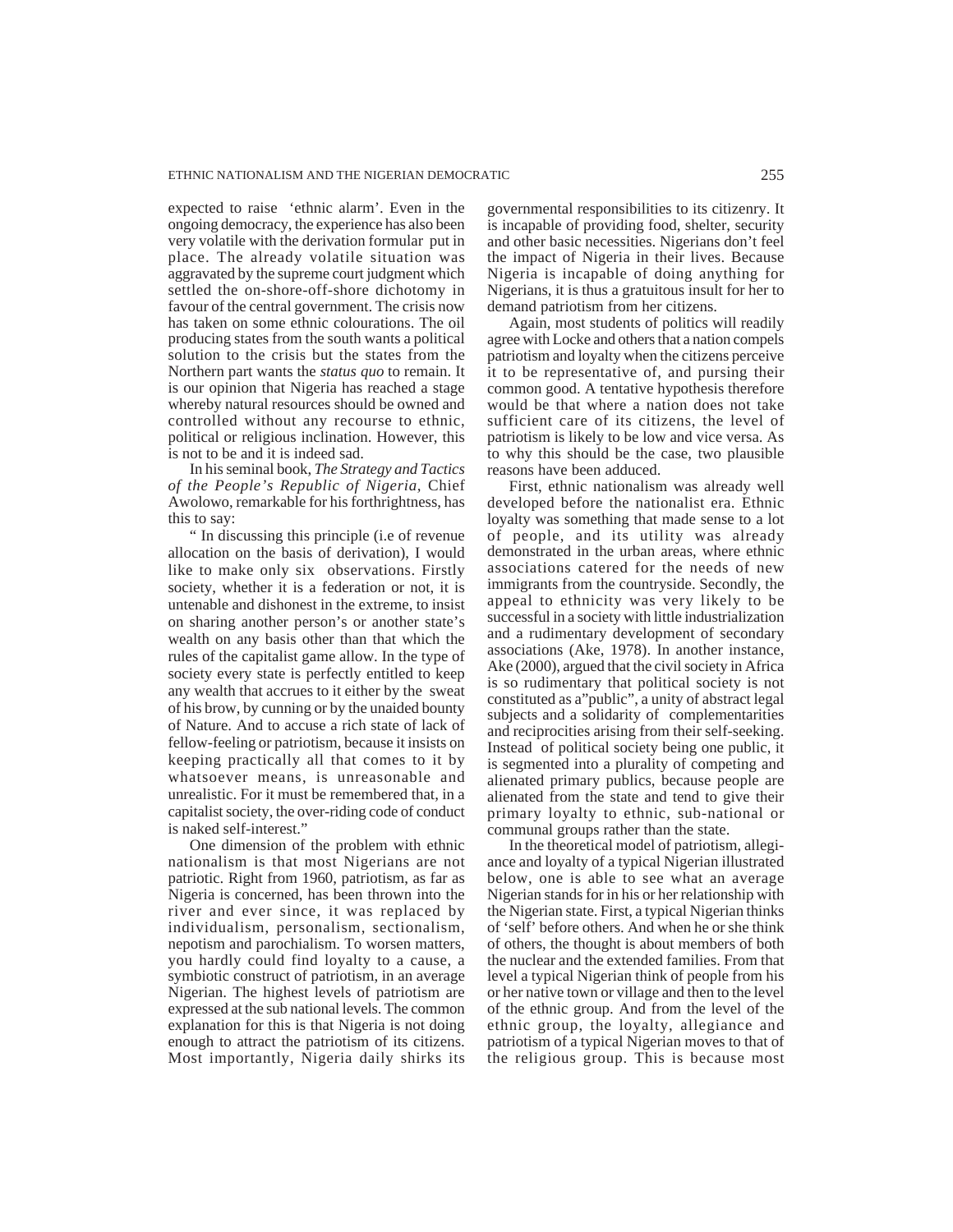Nigerians are very religious and have very strong emotional attachment to one religion or the other. This is the more reason why ethno-religious violence is very common in Nigeria. The final stage to be reached is that of the nation.

Everyone puts the nation last in the scheme of things. Even some of our past Heads of state and highly placed Nigerians are not left out. They make parochial declarations and utterances all in the spirit of protecting ethno-religious agenda and interests. All these again goes further to lend credence to the assertion that most Nigerians have not imbibed the spirit of patriotism and nationalism.Thus it is not surprising to find people more patriotic at ethnic or sub-national levels than at the national levels.

*Theoretical Model of Patriotism Allegiance and Loyalty of a typical Nigerian*



The entrenchment and institutionalization of ethnic nationalism in Nigeria has also meant that parties are formed along ethnic lines. According to Ake (1978) - "… *the regions and political constituents tended to be homogenous in ethnicity. Thus to win an election you had to win an ethnic group and if this happened to be large, a political base was guaranteed.'*

It is thus a norm for parties to be formed along ethnic lines in Nigeria. This was the trend in the first republic when the three predominant parties Northern Peoples Congress (NPC), Action Group (AG) and the National Council of Nigeria and the Camerouns (NCNC )stood for the three dominant ethnic nationalities – Hausa/Fulani, Yoruba and Ibo respectively. The trend was not different in the third republic when the National Party of Nigeria (NPN), Unity Party of Nigeria (UPN )and Nigerian Peoples Party (NPP) again stood for the three major ethnic nationalities; Hausa/Fulani, Yoruba and Ibo. The third republic was different then because the military on the recommendation of the Political Bureau did not register more than these two political parties. Social Democratic Party (SDP) and National Republican Convention (NRC). In the ongoing dispensation things have not changed radically. The ruling party – Peoples Democratic Party (PDP) is a party of the Hausa/Fulani but captured many states in Ibo land. The All Peoples Party (APP) is more or less a party of the Northern people as it did not capture any state in both Ibo and Yoruba land. The Alliance for Democracy (AD) is exclusively and predominantly based in the Southwest and a party of the Yoruba people. From all indications, parties in the ongoing democratic dispensation are still ethnically based thus allowing the pursuit of sectional agenda.

There is problem with power relations in Nigeria politics. As events and reactions in the ongoing democratic dispensation have shown, the northerners are not comfortable that power is not in their hands. The propaganda of the Northern oligarchy is that the South have always being in control of economic power and to balance the equation, the North must hold on the political power. Since the inception of the fourth republic the Northern elites have began to rock the boat. This is accompanied by cries of marginalization all the time. The fact that power has often been monopolized by the three dominant ethnic nationalities has also meant that the minority groups have been marginalized in the rat race for power. Again, power at the centre and the resources that comes with it in Nigeria is too attractive. This thus makes the competition for power so fierce, because if an ethnic group loses at the centre, it has lost all. This is more so because politics is a zero-sum game in Nigeria. The way power is obtained and used in Nigeria is usually in terms of what the various ethnic nationalities can benefit. But in many instances in the past, power has been used to pursue sectional or parochial interests. Marginalization of some groups will inevitably arouse consciousness and then sensitize such groups for action, resistance, apathy and other related negative vices.

Having dealt with the factors that accounted for the predominance of ethnic nationalism in Nigerian politics, our next task will be to examine the impact of this phenomenon on the ongoing democratic dispensation.

First, the interplay of ethnic nationalism has meant persistent threat to political stability. There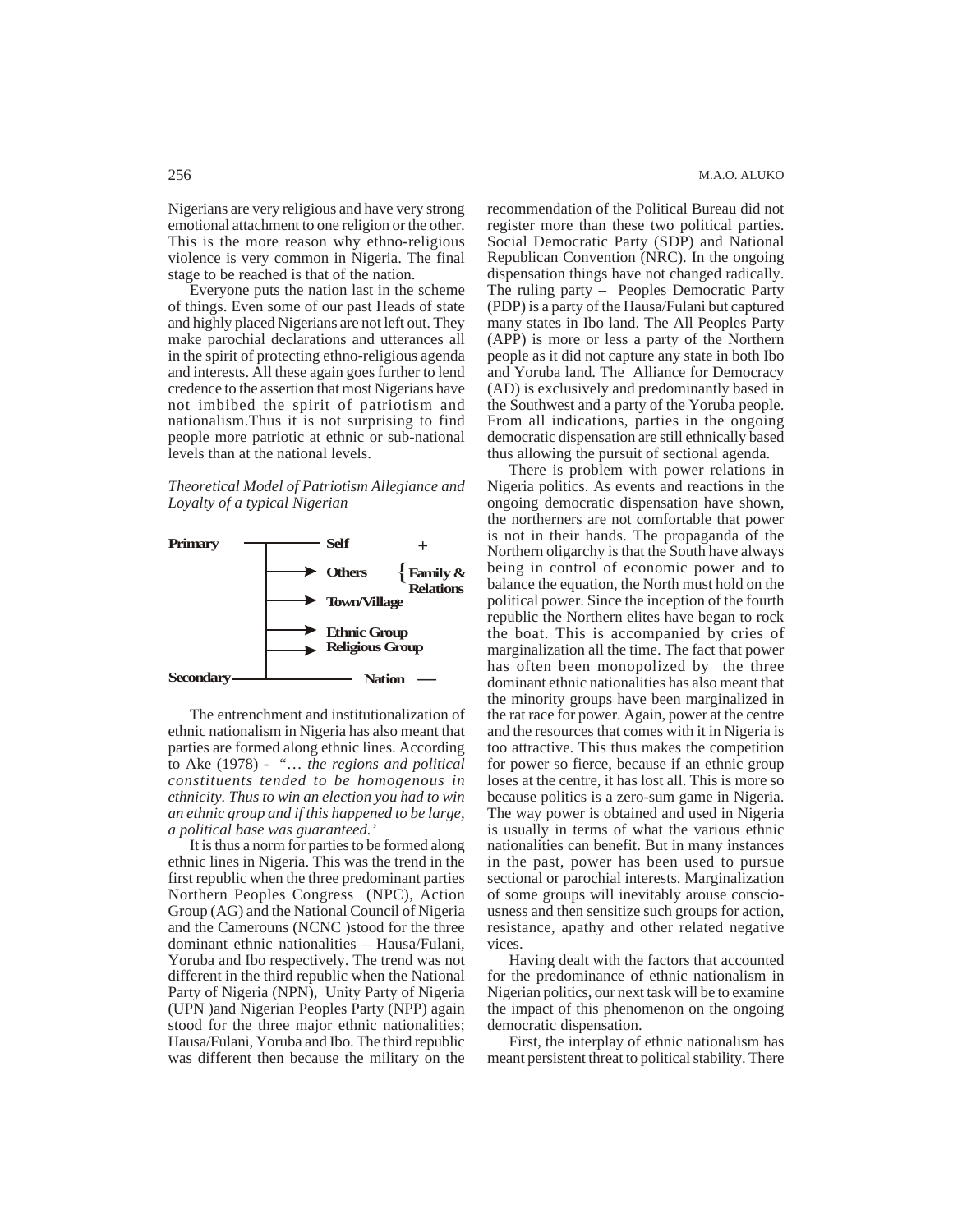are cries of marginalization and impeachment all the time since the inception of this republic. Again, this has also meant a threat to the consolidation of democracy. For it is going to be difficult to consolidate democracy in a country that is politically unstable.

Second, the predominance of the spirit of ethnic nationalism also gave rise to the emergence of ethnic militias all over the country – the common ones are – *Odua* Peoples Congress (OPC) for the Yoruba nationality, *Arewa* Peoples Congress (APC) for the Hausa/Fulani nationality, *Bakassi* Boys for the Igbo nationality and *Egbesu* Boys for the Ijaw nationality. The emergence of these ethnic militias has also meant an increase in the level of political violence, riots and conflicts.

Third, the interplay of ethnic nationalism has also made the sharing of the national revenue a much more volatile and sensitive issue. In Nigeria, the centre is the primary source of private wealth accumulation. So much resources lies with the government at the centre. This consequently makes the struggle for control of power at the centre so fierce, competitive and intense. The current on shore/offshore dichotomy in the principle of derivation also aggravated the already tensed situation. This offshore/onshore dichotomy is now seen as an indication of contempt and hatred for the ethnic nationalities in the Niger Delta who believed that they are already marginalized, traumatized and exploited.

Finally, the interplay of ethnic nationalism has also divided and fragmented the civil society in Nigeria. Oyadare (1994) contended that the problem in Nigeria is traceable to the heterogeneity and the adversarial nature of the civil society itself. The civil society in Nigeria is relatively weak, parochial in outlook and divided most especially along ethnic, religious and linguistic lines. If the civil society is divided, it is obvious that it will have some adverse effects on the nascent democracy in place.

The fact that the problem of ethnic nationalism continue to stare us in the face is an indication that something is wrong somewhere with the Nigerian state and this must be looked into. Nigeria is once again at a turning point. Will it settle permanently the terms and conditions of living together in one polity of its diverse peoples, so that it can indeed-and not just in words become a united, strong and self-reliant nation with a free and democratic society? Or, will it forever

remain, in spite of the rhetoric to the contrary, a mere collection of independent native states separated from one another by a multiple of barriers? What are the things that need to be done in order to reduce the negative impact of ethnic nationalism on the current democratic dispensation.

First, we suggest the convocation of a national conference. There should be a forum where all the various ethnic nationalities will come together to address the national question. The multi-dimensional nature of the problem with ethnic nationalism have shown that only a national conference, could adequately address them. The conference is inevitable if the government sincerely desires an end to the crises. It is obvious that the multi-dimensional nature of the crises will not allow piece-meal solution, it should be a national approach.

You cannot deal with *Odi* in isolation from the *Tiv-Jukun* conflict, not the Niger-Delta conflict from *Fulani – Bachama* conflict, the zero allocation, boundary adjustment, asset sharing or revenue allocation, resource control, secularization and several others.

Second, some form of power rotation or sharing must be institutionalized and entrenched in the constitution. According to Olasebikan (2002) it is absolutely ridiculous for any section in the country to have sole control of power while the other so-called ethnic nationalities remain in servitude. It is however sad to note that the northern oligarchy have come to see power as their own inalienable right. Power must be made to rotate among the various ethnic nationalities using the six geo-political zones. Again, this must be accompanied by some form of power sharing among the various ethnic nationalities so that no section of the country will be marginalized at any point in time.

Third, it is also important that the population of the states and not the land mass or geographical space be used in the distribution of resources from the centre. It is the people that matters and not the geographical space they occupy. This is why the present arrangements of using the land mass is not acceptable to the ethnic nationalities from the southern part of the country.

Fourth, is the argument that a 'Two Party system' is best option for a country like Nigeria where people manipulate our diversity to cause trouble. The history of party formation in Nigeria show largely that they are usually ethnically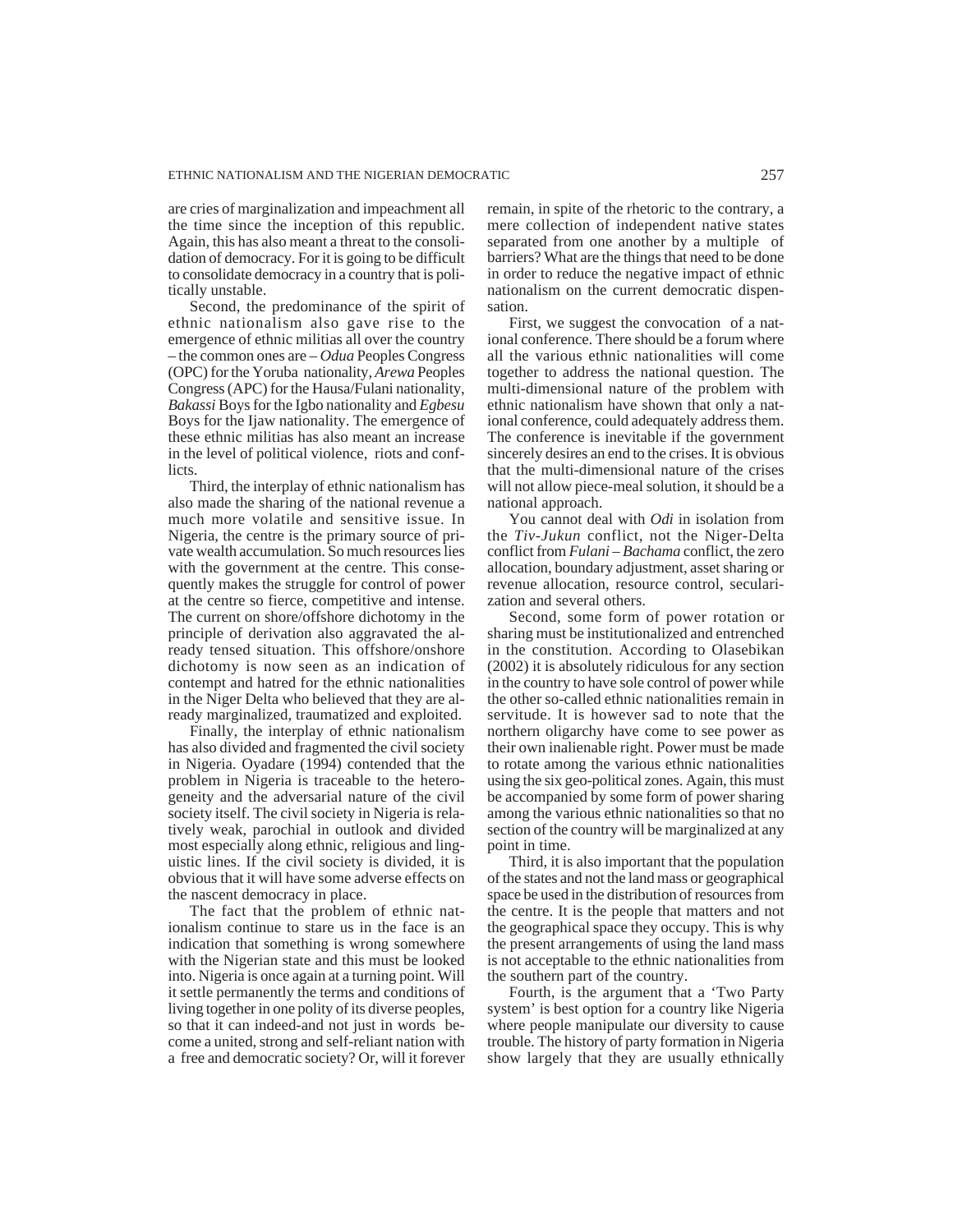based. The only exception to this was the third republic when the military registered, only two political parties (SDP and NRC) on the recommendation of the Political Bureau. It is our opinion that if the 'Two Party System' is entrenched into the Nigerian constitution, it will prevent the various ethnic nationalities from hijacking any of the two parties and this will reduce the impact of ethnicity in politics.

Fifth, it is important that Nigeria remains a secular state otherwise there may be no end to ethnic-religious violence.

Sixth, it is also suggested that Nigeria should remain a federal state. What we have in practice in the ongoing democratic dispensation is not federalism *per se* but a combination of unitarism and federalism. For peace and tranquility to prevail, Nigeria must practice true federalism.

Furthermore, there must be constitutional provisions that gives less power to the Presidency. According to Ake (2000:187) Nigerian constitutions give far too much power to the presidency, sometimes to the point of constituting it virtually a dictatorship. It is all the more necessary to correct this, because apart from being an impediment to democracy, the concentration of power in the presidency gives politics an unhealthy intensity. Because this office is so powerful, those who compete for it readily resort to means that are unlawful, as if to indicate that for this particular office, the end justifies all means. Again, this is the more reason why the competition for power at the centre takes on ethnic colourations all in the attempt to sidetrack other ethnic nationalities.

It was Charles de Gaulle who said that politics is too serious a business to be left for politicians alone, the project of the structuring of society, the distribution of resources, the maintenance of law and order, the protection of lives and property, the provision of social, economic, agricultural, industrial and health infrastructures and the protection of the citizens from external attack, which make up what we call governance, cannot and must not, be left entirely in the hands of those who are popularly elected into power, or those who steal their way, rig their way or shoot their way into power, as often been the case for us in Nigeria.

The greed of many of these professional politicians often rides in tender with their lust for power. Over time they have demonstrated that they are not genuine democrats, honourable statesmen or true patriots, but neo-feudalists, contract chasers, callous mercenaries, ethnic jingoists and prostitutes of power. This is the more reason why the Nigerian political environment is characterized by widespread falsehood, political sycophancy, social injustice and economic profligacy, where what matters to many people are brown envelopes and 'Ghanamust-go-bags'.

It is true that there are contradictions, flaws and injustices in the very structures of the country that need to be addressed at a national conference or through a major constitutional review process, nevertheless, the negative input of many individual Nigerians from North and South and from East and West, especially, the monumental frauds, the greed and graft and the politics of bitterness and acrimony which we have witnessed at the hands of successive leaders at all levels, have been a major factor in the failure of the Nigerian state and there is no amount of restructuring that will resuscitate ailing Nigeria, if these deadly viruses are not dealt with severely.

The Nigerian civil society, made up of labour organizations, religious groups, the press, students unions, civil rights and pro-democracy groups, etc cannot afford to fold its hands, sit idly or watch as it were helplessly, while a few ethnic war-lords mortgage our common patrimony, destroy our commonwealth and render desolate our nation. We cannot leave our fate and destiny in the hands of self-serving ethnic jingoists. Indeed the exigencies of the times demand that all hands must be on deck and that all serious-minded groups and individuals of talent and vision must be passionately engaged and in the project of building a strong, virile and united nation.

Finally, there is the inevitable need to reorientate Nigerians to shift their allegiance, loyalty and patriotism from the level of their ethnic groups to that of the nation. The National Orientation Agency (NOA) which is already in place could be saddled with this responsibility.

## **CONCLUSION**

From all the discussions made in this paper, it evidently clear that the consolidation of democracy is on shaky grounds as long as the problem of ethnic nationalism remain in place. That inspite of nationwide increase in violence revolving around ethno-religious identities, Nigerian governments are still treating them as